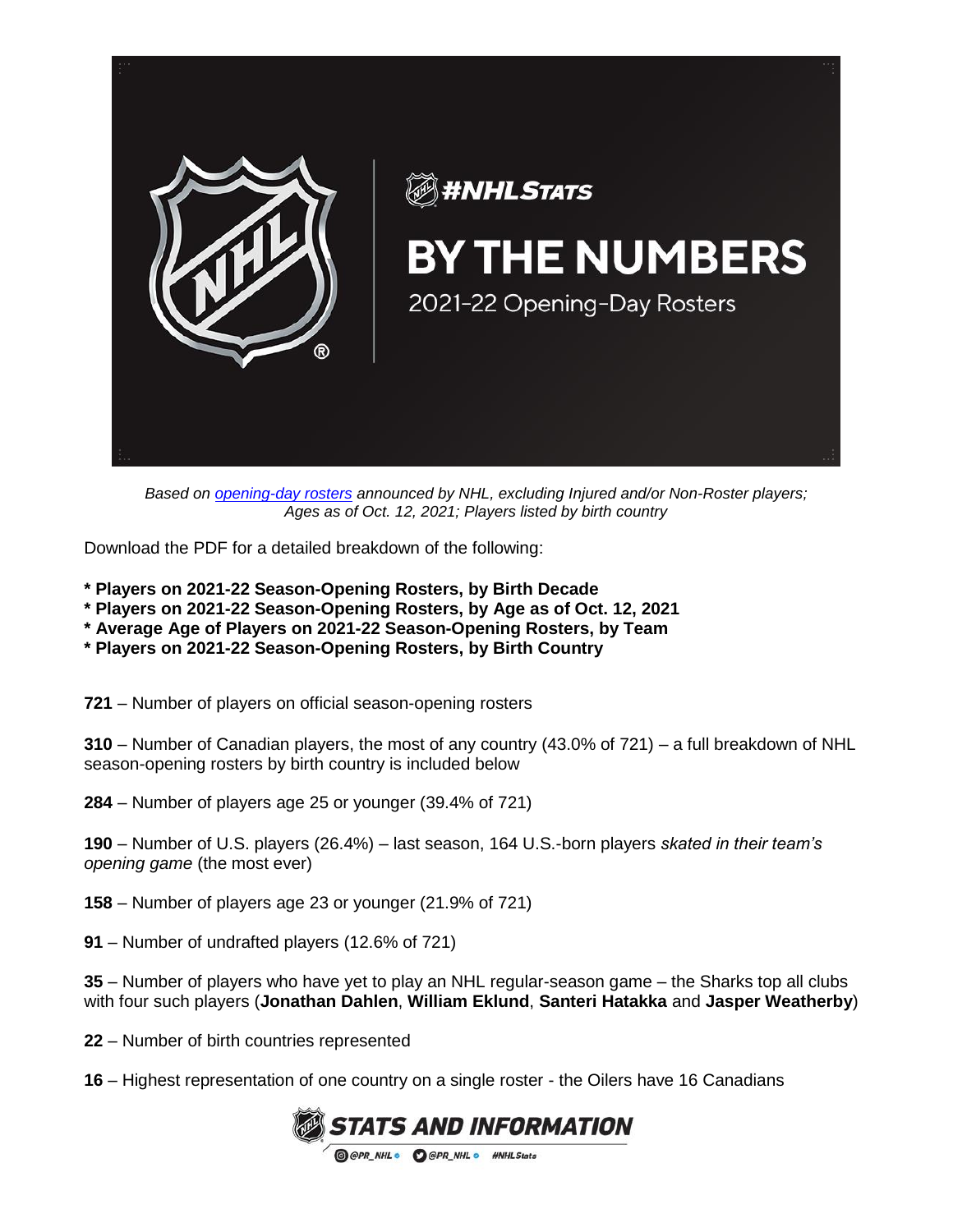– The most countries represented on a single roster, with the Blue Jackets (USA: 6, CAN: 4, SWE: 3, CHE: 2, FIN: 2, RUS: 2, CZE: 1, DNK: 1, FRA: 1, LVA: 1) leading the list.

– Players born in the 2000s, with 26 of 32 teams carrying at least one

 – Number of teenagers, including two 18-year-olds: Ducks forward **Mason McTavish** and Blue Jackets forward **Cole Sillinger**

– Players who skated in an NHL game in the 1990s (**Zdeno Chara**, NYI; **Joe Thornton**, FLA)

– There is one player with experience in the Stanley Cup Playoffs who has yet to appear in an NHL regular-season game: Avalanche forward **Sampo Ranta**

---

## **Players on 2021-22 Season-Opening Rosters, by Birth Decade**

| <b>Decade</b> | No. Players |
|---------------|-------------|
| 1970s         | 2           |
| 1980s         | 122         |
| 1990s         | 545         |
| 2000s         | 52          |

## **Players on 2021-22 Season-Opening Rosters, by Age as of Oct. 12, 2021**

| Age | <b>No. Skaters</b> | <b>No. Goalies</b> | <b>Total</b> |
|-----|--------------------|--------------------|--------------|
| 18  | $\overline{c}$     | 0                  | 2            |
| 19  | 9                  | 0                  | 9            |
| 20  | 24                 | 1                  | 25           |
| 21  | 20                 | 1                  | 21           |
| 22  | 37                 | 3                  | 40           |
| 23  | 60                 | 1                  | 61           |
| 24  | 56                 | 4                  | 60           |
| 25  | 58                 | 8                  | 66           |
| 26  | 57                 | 8                  | 65           |
| 27  | 55                 | 6                  | 61           |
| 28  | 52                 | 6                  | 58           |
| 29  | 49                 | 5                  | 54           |
| 30  | 38                 | $\overline{c}$     | 40           |
| 31  | 36                 | 4                  | 40           |
| 32  | 29                 | 4                  | 33           |
| 33  | 18                 | 4                  | 22           |
| 34  | 22                 | 1                  | 23           |
| 35  | 11                 | 4                  | 15           |
| 36  | 12                 | 3                  | 15           |
| 37  | 3                  | 0                  | 3            |
| 38  | 4                  | 0                  | 4            |
| 39  | 0                  | 1                  | 1            |
| 40  | 0                  | 1                  | 1            |
| 42  | 1                  | 0                  | 1            |
| 44  | 1                  | 0                  | 1            |

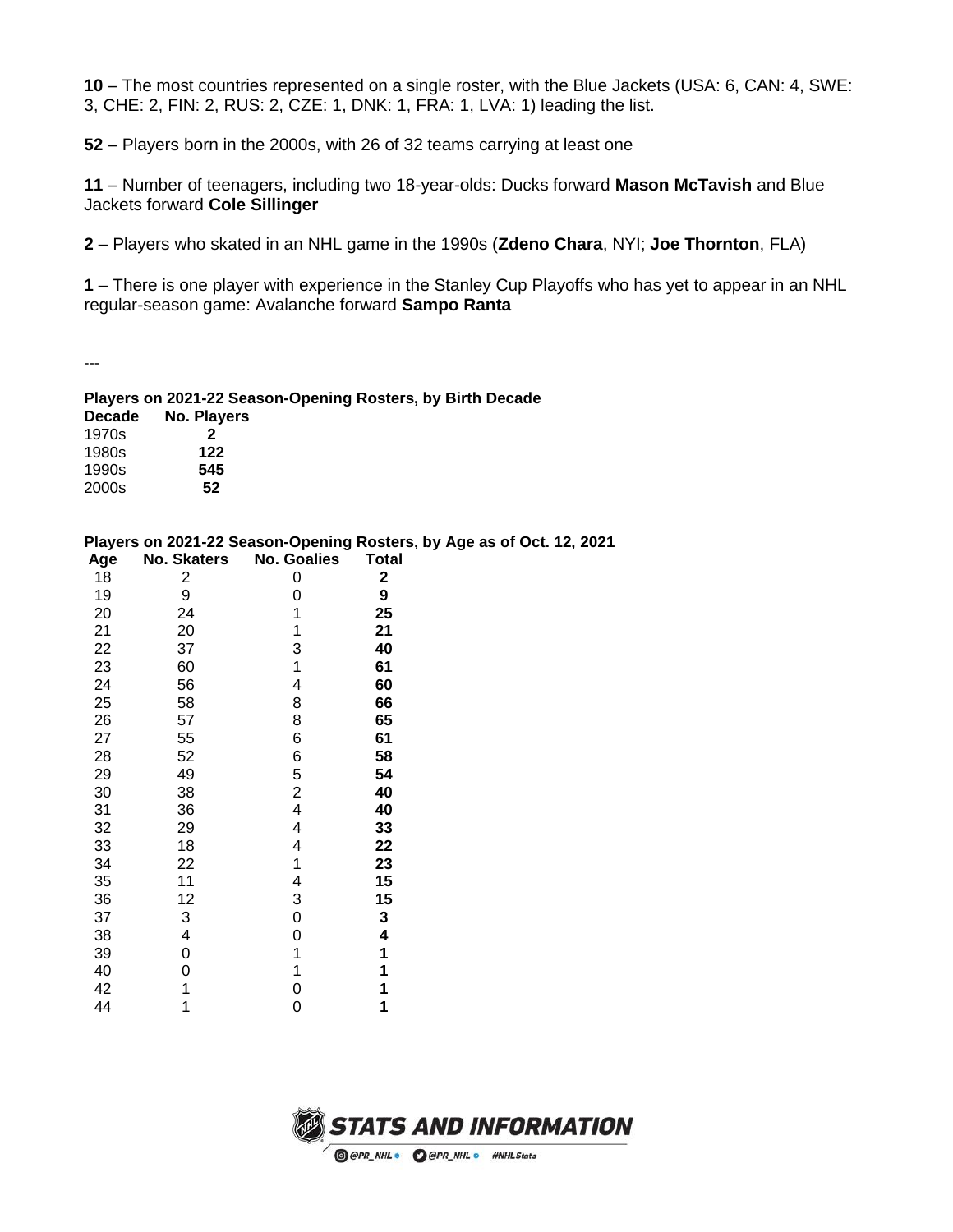## **Average Age of Players on 2021-22 Season-Opening Rosters, by Team**

| Team                       | Age   |
|----------------------------|-------|
| Columbus Blue Jackets      | 25.71 |
| New Jersey Devils          | 25.74 |
| <b>New York Rangers</b>    | 26.05 |
| <b>Ottawa Senators</b>     | 26.33 |
| <b>Anaheim Ducks</b>       | 26.83 |
| <b>Nashville Predators</b> | 26.85 |
| Detroit Red Wings          | 26.86 |
| Colorado Avalanche         | 26.88 |
| Carolina Hurricanes        | 26.99 |
| <b>Buffalo Sabres</b>      | 27.03 |
| Vancouver Canucks          | 27.07 |
| Seattle Kraken             | 27.08 |
| Florida Panthers           | 27.11 |
| Winnipeg Jets              | 27.18 |
| Los Angeles Kings          | 27.19 |
| Chicago Blackhawks         | 27.34 |
| Vegas Golden Knights       | 27.56 |
| <b>Montreal Canadiens</b>  | 27.58 |
| <b>Toronto Maple Leafs</b> | 27.66 |
| San Jose Sharks            | 27.76 |
| Calgary Flames             | 27.83 |
| <b>Edmonton Oilers</b>     | 28.02 |
| <b>Boston Bruins</b>       | 28.22 |
| <b>Pittsburgh Penguins</b> | 28.39 |
| <b>St. Louis Blues</b>     | 28.62 |
| Minnesota Wild             | 28.63 |
| Arizona Coyotes            | 28.71 |
| Tampa Bay Lightning        | 28.89 |
| Philadelphia Flyers        | 29.24 |
| <b>Washington Capitals</b> | 29.34 |
| <b>Dallas Stars</b>        | 29.49 |
| New York Islanders         | 29.65 |